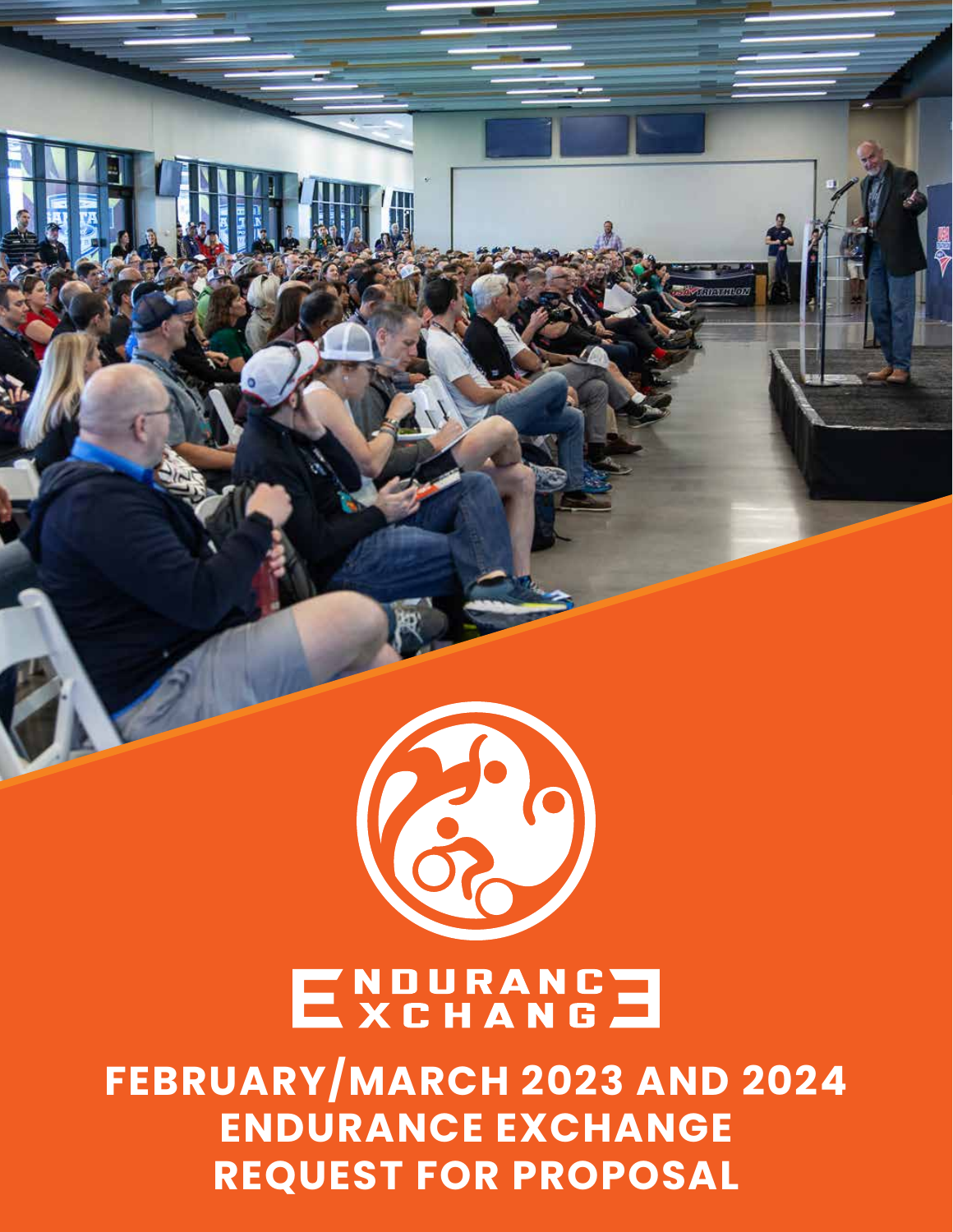#### **About Endurance Exchange**

Endurance Exchange is the premier conference for the sport of triathlon and the endurance multisport industry. Endurance Exchange is operated by USA Triathlon, the non-profit national governing body for the sport. Over 800 coaches, race directors, medical professionals, athletes, retailers, vendors, and executives of the multisport industry from across the country are expected to attend this week-long event.

#### **About USA Triathlon**

USA Triathlon is proud to serve as the National Governing Body for triathlon, as well as duathlon, aquathlon, aquabike, winter triathlon, off-road triathlon and paratriathlon in the United States. Founded in 1982, USA Triathlon sanctions more than 4,300 events and connects with more than 400,000 members each year, making it the largest multisport organization in the world. USA Triathlon is a proud member of the United States Olympic and Paralymic Committee and World Triathlon.



#### **Host Venue Proposal**

Endurance Exchange is requesting proposals of future host venues for the next two years of the conference, hosted in February or early-March 2023 and 2024. The conference should be hosted near a major city conducive to fitness activities and outdoor product activations. **Proposals should be submitted with the intent of hosting for one year and an option for a second year over the same weekend.**

#### **Event Dates**

2023 (Year 1): Any weekend in February or first weekend of March

2024 (Year 2): Any weekend in February or first weekend of March

The entirety of the conference will occur Monday through Saturday of the selected week. There will be multiple clinics hosted in the front half of the week including coaching certification and race director certification. The core conference will begin Wednesday evening with an attendee social and continue with content sessions all day Thursday, Friday, and a half-day Saturday. Alternate date patterns may be considered pending venue availability.

#### **Event Ownership**

USA Triathlon (USAT) is the owner and operator of this turnkey event. USAT will require the assistance of a Local Organizing Committee (LOC) to assist in the planning of the following areas, including, but not limited to: securing appropriate venue space, conference facilities, hotel blocks for staff and attendees, food & beverage providers, audio visual providers, and event volunteers. The selected LOC will also be expected to play a lead role in the negotiation of cost-effective and mutually beneficial agreements with all contracted organizations and parties involved. LOC will also be expected to help navigate any concerns or restrictions surrpounding the coronavirus pandemic as necessary. USA Triathlon reserves the right to utilize a housing service to secure the necessary hotel room needs for the event.

### **Expected Audience**

At least 650 or more attendees are expected in-person over the course of the selected conference week with an additional 150 or more expected to attend virtually. The audience consists of coaches, race directors, athletes, retailers, and medical professionals from the multisport industry. It is estimated that at least 80% of the attendees will be from outside of your metropolitan area. For the three or more clinics and certification classes Monday-Wednesday of event week, 50-75 attendees are expected per class. Additionally, at least 20 staff members from USA Triathlon will be in attendance managing the event.

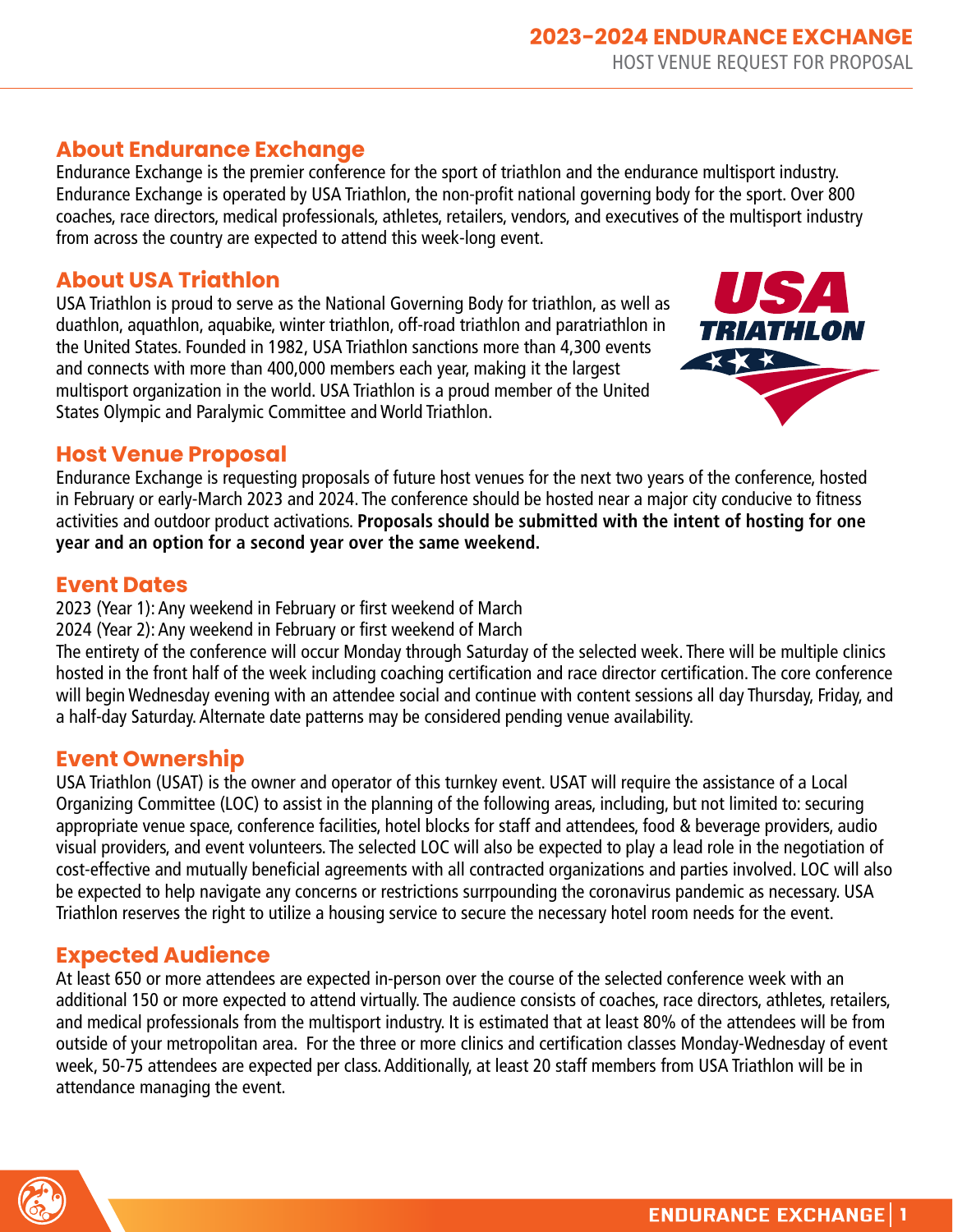#### **History of Endurance Exchange**

Endurance Exchange is the compilation of three USA Triathlon conferences that were formerly conducted separately: the Race Director Summit, the Art and Science of Coaching Symposium, and the Medical Multisport Conference. January 2020 was the inaugural Endurance Exchange conference, attracting over 650 attendees to Arizona State University. Due to the worldwide pandemic, the January 2021 conference was conducted in a fully virtual environment and for the first time, was marketed to USA Triathlon's base of amateur athletes with athlete-focused content surrounding the wholistic training and racing experience. Over 1000 attendees attended virtually in 2021. A similar number of attendees are expected for the 2022 edition of the conference also being conducted entirely virtually at www.enduranceexchange.com.

#### **Housing Requirements and Anticipated Hotel Room Night Pickup**

USA Triathlon prefers to designate one hotel as the Host Hotel which will serve as the main accommodations for many attendees and all Endurance Exchange staff and speakers. For the staff hotel, USA Triathlon requests a comp room night ratio, discounted or included parking and a discounted or included breakfast on a non-commission, non-rebate basis.

For attendee hotel blocks, USA Triathlon requests blocks on **a courtesy basis,** a room night rebate, comp room night ratio, discounted or included parking and discounted or included breakfast. Athlete blocks may be commissionable to USA Triathlon's third-party housing partner.

The anticipated hotel room needs per night are as follows, with upwards of 1,575 or more room nights expected over the course of the week:

|               | Sunday | Monday | <b>Tuesday</b> | Wednesday | <b>Thursday</b> | Friday | Saturday | Sunday | <b>TOTALS:</b> |
|---------------|--------|--------|----------------|-----------|-----------------|--------|----------|--------|----------------|
| King          | 30     | 30     | 50             | 225       | 225             | 225    | 125      | . .    | 925            |
| <b>Double</b> | כ ו    | כו     | כ ו            | 175       | 175             | 175    | 75       |        | 650            |

#### **Food and Beverage Requirements**

USA Triathlon requests that any F&B minimum waives venue rental expenses. The conference will require a full-service food and beverage provider for the following meals.

- Clinics: Monday-Wednesday
	- ○50-75 light breakfast and lunch options
- Certifications: Tuesday-Wednesday
	- ○25-35 light breakfast and lunch options
- USA Triathlon Board of Directors Meeting: Saturday-Sunday ○15 full breakfast and lunch options
- USA Triathlon Foundation Gala: Friday night **(2024 only)**  $\circ$  300 attendees, formal event with plated meal
- Endurance Exchange Conference meals
	- ○Breakfasts: Thursday, Friday and Saturday
		- 800 attendees
		- **· Buffet style full meals**
	- ○Lunches: Thursday, Friday

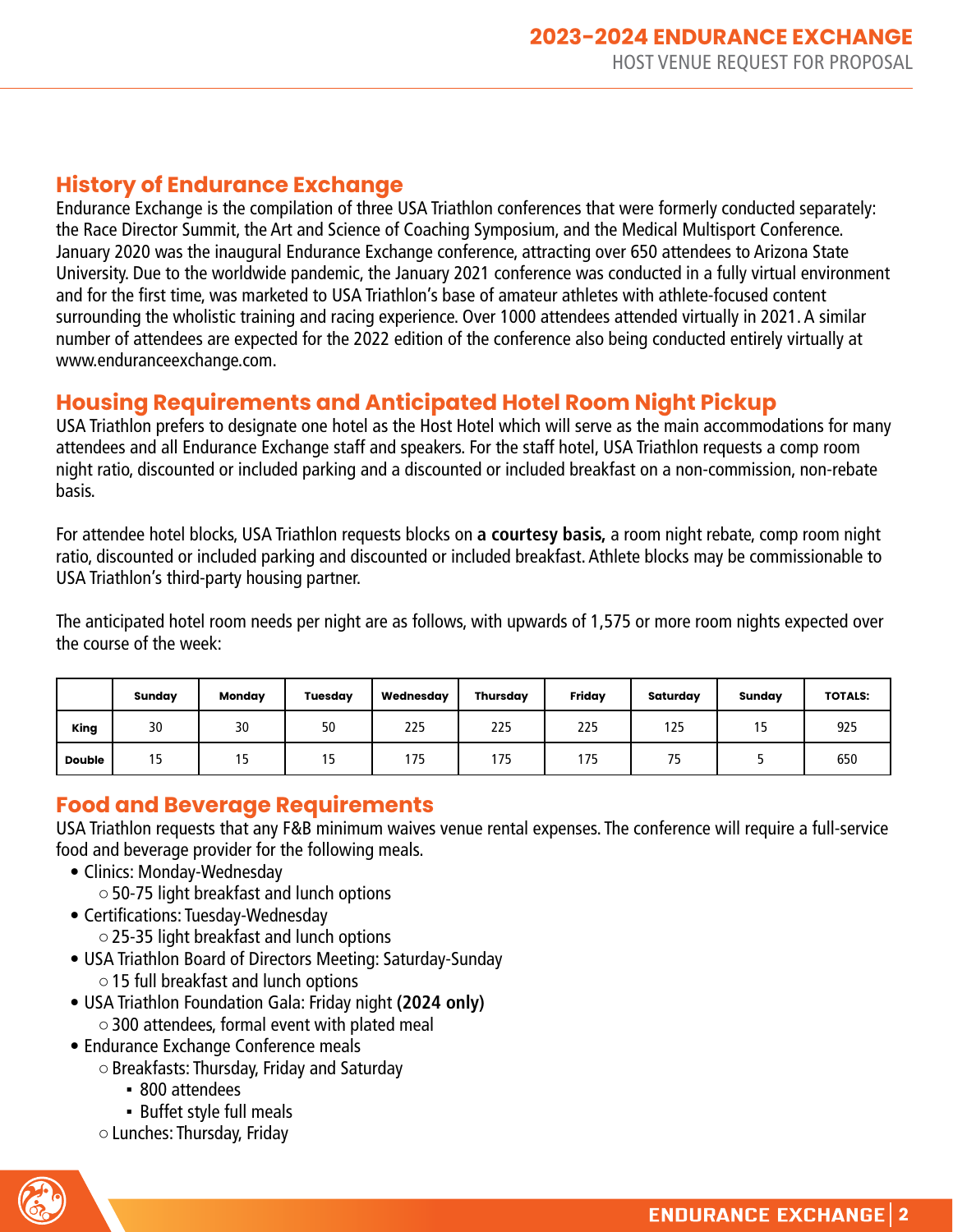- 800 attendees
- **·** Buffet style full meals
- ○Happy Hours and/or Attendee Socials: Wednesday, Thursday and Friday
	- At least 600 attendees expected
	- Full Bar
	- **Appetizers**
	- Drink tickets will likely be made available

#### **Tentative Pre-Event Schedule**

- Sunday: Key Staff arrives as well as attendees for Monday clinic
- Monday: Clinic
	- $\circ$  50-75 attendees, 9 a.m.-5 p.m.
- Tuesday: Clinics
	- ○Clinics (up to three): 50-75 attendees each, 9 a.m.-5 p.m.
	- ○Certification: 25-35 attendees., 9 a.m.-5 p.m.
	- ○Endurance Exchange Setup and Load-In, 9 a.m.-5 p.m.
- Wednesday: Clinics, Check-in and Social
	- ○Clinics (up to three): 50-75 attendees each, 9 a.m.-1 p.m.
	- ○Certification: 25-35 attendees, 9 a.m.-1 p.m.
	- $\circ$  Endurance Exchange Conference Attendee Check-In, 1 5 p.m.
	- ○Endurance Exchange Attendee Social for all attendees, 6-9 p.m.

#### **Tentative Conference Schedule**

| Thursday and Friday Sample Schedule |                                                                                                                                                                                                      |  |  |  |
|-------------------------------------|------------------------------------------------------------------------------------------------------------------------------------------------------------------------------------------------------|--|--|--|
| 6-8 a.m.                            | <b>Morning Workouts</b>                                                                                                                                                                              |  |  |  |
| 8-9 a.m.                            | Breakfast For All Attendees (800+)                                                                                                                                                                   |  |  |  |
| $9 a.m. - 5 p.m.$                   | Expo Open (50+ Vendors And Retailers)                                                                                                                                                                |  |  |  |
| $9-10$ a.m.                         | Welcome & Keynote - All Attendees (800+)                                                                                                                                                             |  |  |  |
| 10-10:30 a.m.                       | <b>Attendee Networking</b>                                                                                                                                                                           |  |  |  |
| $10:30-11$ a.m.                     | <b>Break</b>                                                                                                                                                                                         |  |  |  |
| 11 a.m. $-$ 12 p.m.                 | Breakout Sessions (4-5 Sessions To Accommodate Up To 250 People Each)                                                                                                                                |  |  |  |
| 12-1:00 p.m.                        | Lunch (Buffet Style For All Attendees - 800+)                                                                                                                                                        |  |  |  |
| $1-2$ p.m.                          | Breakout Sessions (4-5 Sessions To Accommodate Up To 250 People Each)                                                                                                                                |  |  |  |
| 2-2:30 p.m.                         | <b>Break</b>                                                                                                                                                                                         |  |  |  |
| 2:30-3:30 p.m.                      | Breakout Sessions (4-5 Sessions To Accommodate Up To 250 People Each)                                                                                                                                |  |  |  |
| 3:30-4:00 p.m.                      | Break & Start Of Happy Hour In Expo                                                                                                                                                                  |  |  |  |
| 4-5 p.m.: General Session           | All Attendees (800+)                                                                                                                                                                                 |  |  |  |
| 5-6 p.m.                            | Happy Hour & Networking In Expo                                                                                                                                                                      |  |  |  |
| 7-10 p.m.                           | Thursday: Various Socials In Town (Not At Conference Venue)<br>Friday: USA Triathlon Foundation Gala and Hall of Fame Induction Ceremony (300 attend-<br>ees in a formal, plated dinner) (2024 only) |  |  |  |

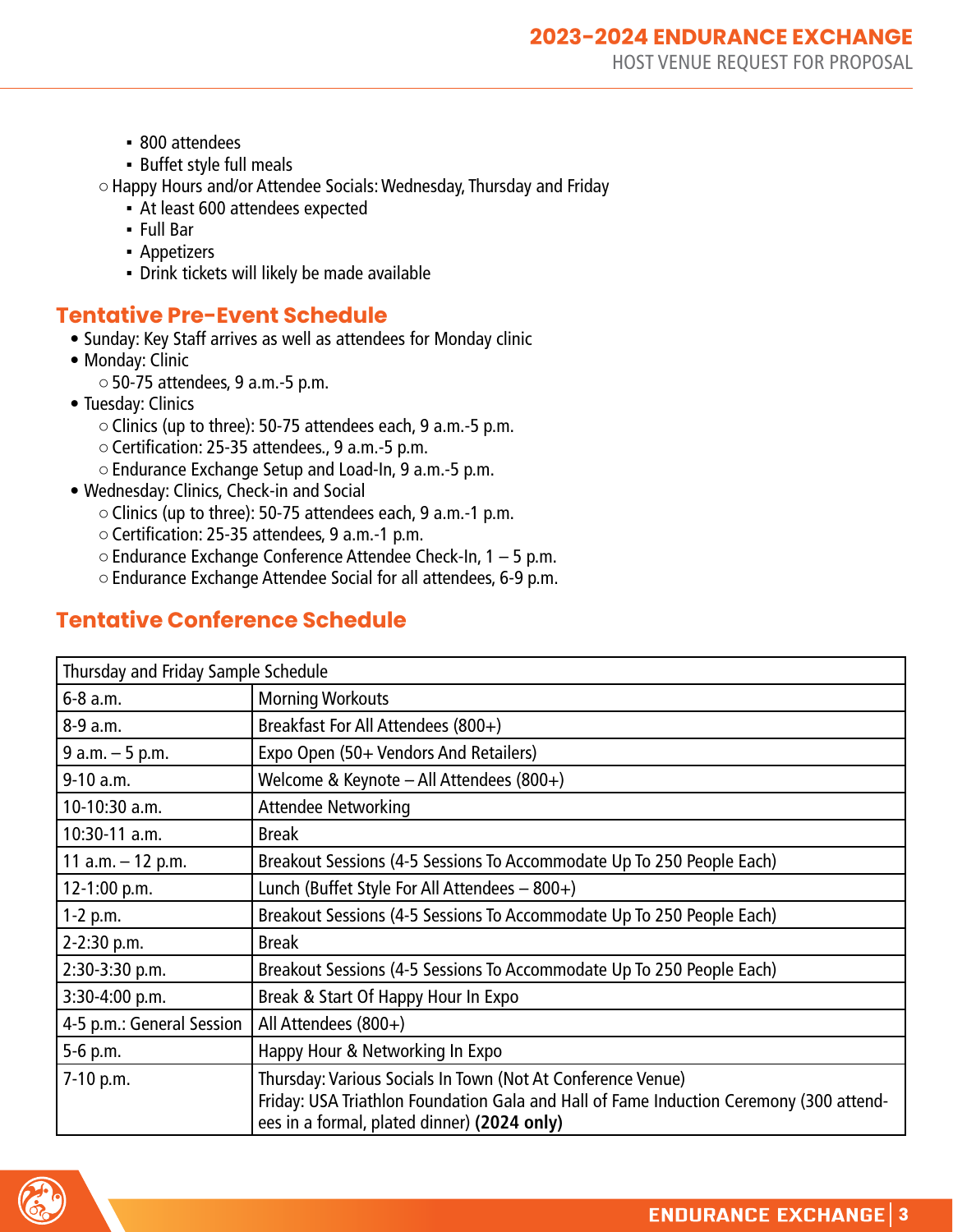| Saturday Sample Schedule |                                                                       |  |  |  |
|--------------------------|-----------------------------------------------------------------------|--|--|--|
| 6-8 a.m.                 | <b>Morning Workouts</b>                                               |  |  |  |
| $8-9$ a.m.               | Breakfast For Attendees Still At Event (650+)                         |  |  |  |
| $9-10$ a.m.              | Breakout Sessions (4-5 Sessions To Accommodate Up To 250 People Each) |  |  |  |
|                          |                                                                       |  |  |  |
| 10-10:30 a.m.            | <b>Break</b>                                                          |  |  |  |
| 10:30-11:30 a.m.         | General Session $-$ All Attendees (650+)                              |  |  |  |
| $11:30$ a.m.             | End Of Conference                                                     |  |  |  |
| 11:30 a.m. -3 p.m.       | <b>Conference Loadout</b>                                             |  |  |  |
| $1-5$ p.m.               | USA Triathlon Board Of Directors Meeting (15 People)                  |  |  |  |

- Sunday: Final load out and Board Meeting
	- 9 a.m.-4 p.m.: USA Triathlon Board of Directors meeting (15 people)

#### **General Venue Requirements**

- **• USA Triathlon requests waiver of any venue rental expenses if an F&B minimum is required.**
- Ability to activate industry sponsors, i.e. sports drinks, athletic apparel, fitness equipment
- Ability to receive shipments and loading dock access for expo
- All education rooms must have clear line of sight to audio and visual, appropriate acoustics for education and entertainment, and must have a logical participant flow from one room to another
- Reasonably priced audio/visual and food/beverage options
- Ability to facilitate a hybrid conference with both in-person and online audio/visual capabilities

## **Meeting Space Requirements**

- 15,000 sq. ft of expo vendor space
- Main room with 1,000 seat theater style capacity (approx. 9,000 sq. ft)
- One formal dining space with stage for 300 seated in rounds for a plated dinner
- 4-5 breakout rooms with 250+ seat theater-style capacity
- Clinics and certifications (classroom style education)

#### **Host Venue Benefits**

Endurance Exchange will provide significant exposure and economic impact to the local organizing committee as well as the community.

- Promotion/Ad Considerations: LOC to be marketed in USA Triathlon publications to be mutually agreed upon
- Full-page ad in Official Program: Distributed at event in paper and digital formats as applicable
- Promotion through USA Triathlon email marketing channels and event newsletters
- Opportunity to create a mutually agreeable branded feature story and video
- Logo on all collateral materials for event
- Logos on select event signage on site
- Scripted announcements during the event
- Exposition booth
- Premium insert opportunity into attendee gift bags
- Select representative of the LOC or Host Site may provide welcome announcement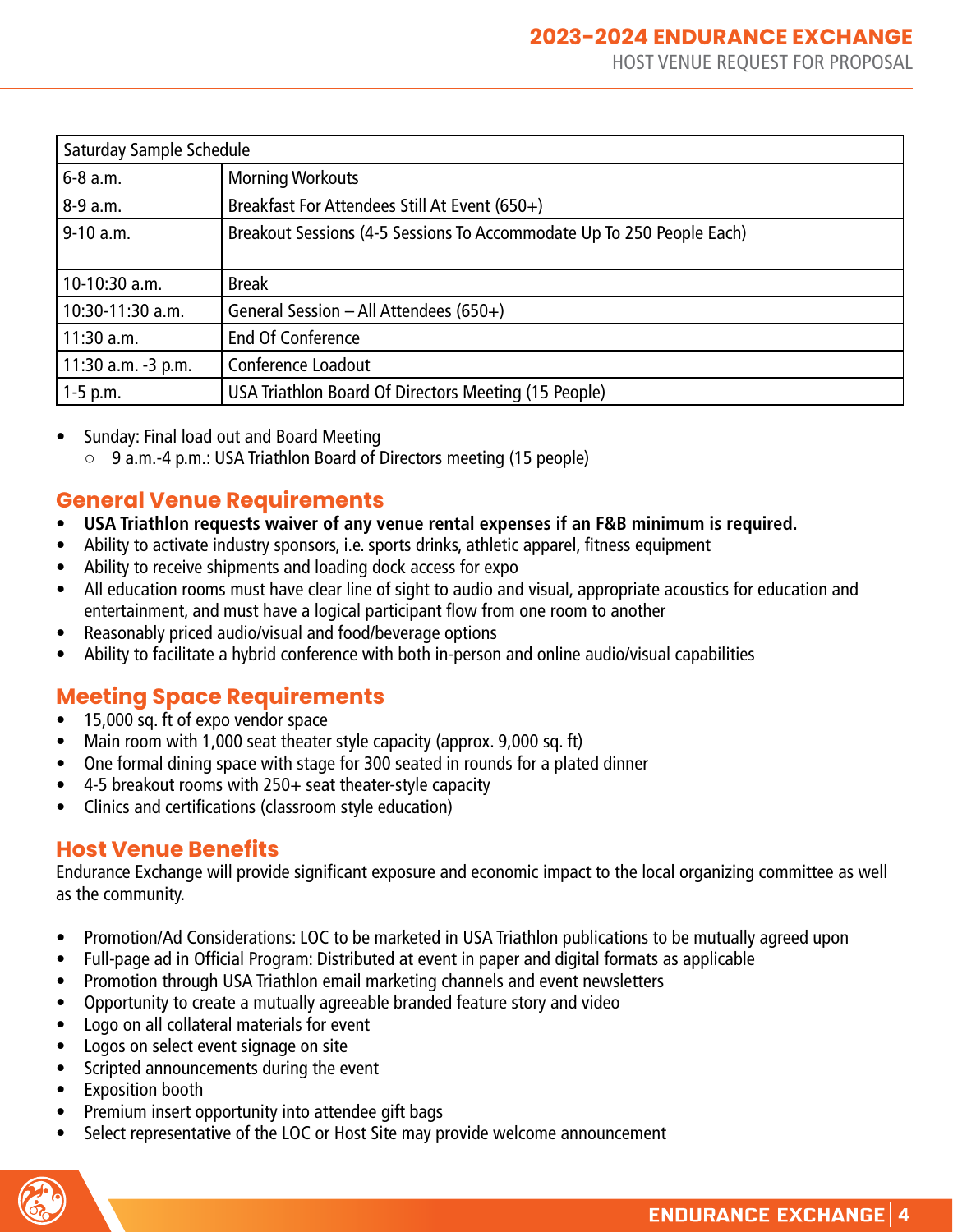- Opportunity to serve as title host of one content session
- Four complementary registrations to event
- Logo and event information on the Endurance Exchange website, www.enduranceexchange.com
- Official press releases submitted to all local and national media

#### **Required Investment by LOC and Host Venue**

The investment is the total required for each year of the two-year contractual agreement:

- Rights Fee or Incentive Funding: USA Triathlon requests a rights fee or incentive funding of value-in-kind through savings in hard event costs (meeting space, rentals, food/beverage, audio/visual, etc.)
- Complimentary or significantly reduced pricing in meeting space for all conference sessions
- Guidance in sourcing and negotiating contracts for all event venues, hotel room blocks, food and beverage providers, audio visual providers, and volunteers, all at cost-effective rates
- Ability to negotiate with nearby hotels for discounted room rates, no attrition for attendee blocks, comp room night ratio based on pickup, room night rebate, discounted or included parking, discounted or included breakfast

#### **Proposal Bid Questions**

The following are the items that should be included with your bid proposal. Please submit your bid proposal following the format below.

- 1. INTRODUCTION
	- a. Please include information as to why the event should be hosted by your organization including qualities that make your city and venues unique.
	- b. Describe other events of similar attendance and nature supported by your organization which demonstrate your ability to successfully host this event.
	- c. How would you attempt to get the community to embrace the event?
- 2. VENUE
	- a. Describe the available conference venues and meeting spaces as required by this proposal.
	- b. Please provide an investment proposal for items that can be provided complimentary or for a reduced cost, including meeting space for all conference sessions. Please also provide estimated pricing and menus for audio/visual, food & beverage, rental equipment, and other items.
	- c. Please answer the following questions:
		- i. What are your livestream audio/visual capabilities?
		- ii. What are the outside food and beverage policies?
		- iii. Are there corporate partner limitations?
		- iv. Are there any labor/load-in/load-out fees?
		- v. Is this a union or non-union venue?
- 3. FINANCIAL
	- a. Please confirm your ability to accept the rights fee or ability to provide value-in-kind through savings in hard event costs.
	- b. Please confirm your ability to provide meeting space for all conference sessions at a complimentary or significantly reduced cost.
	- c. Please provide an estimate of all major expenses: F&B, A/V, facility rental, hotel rooms, etc.